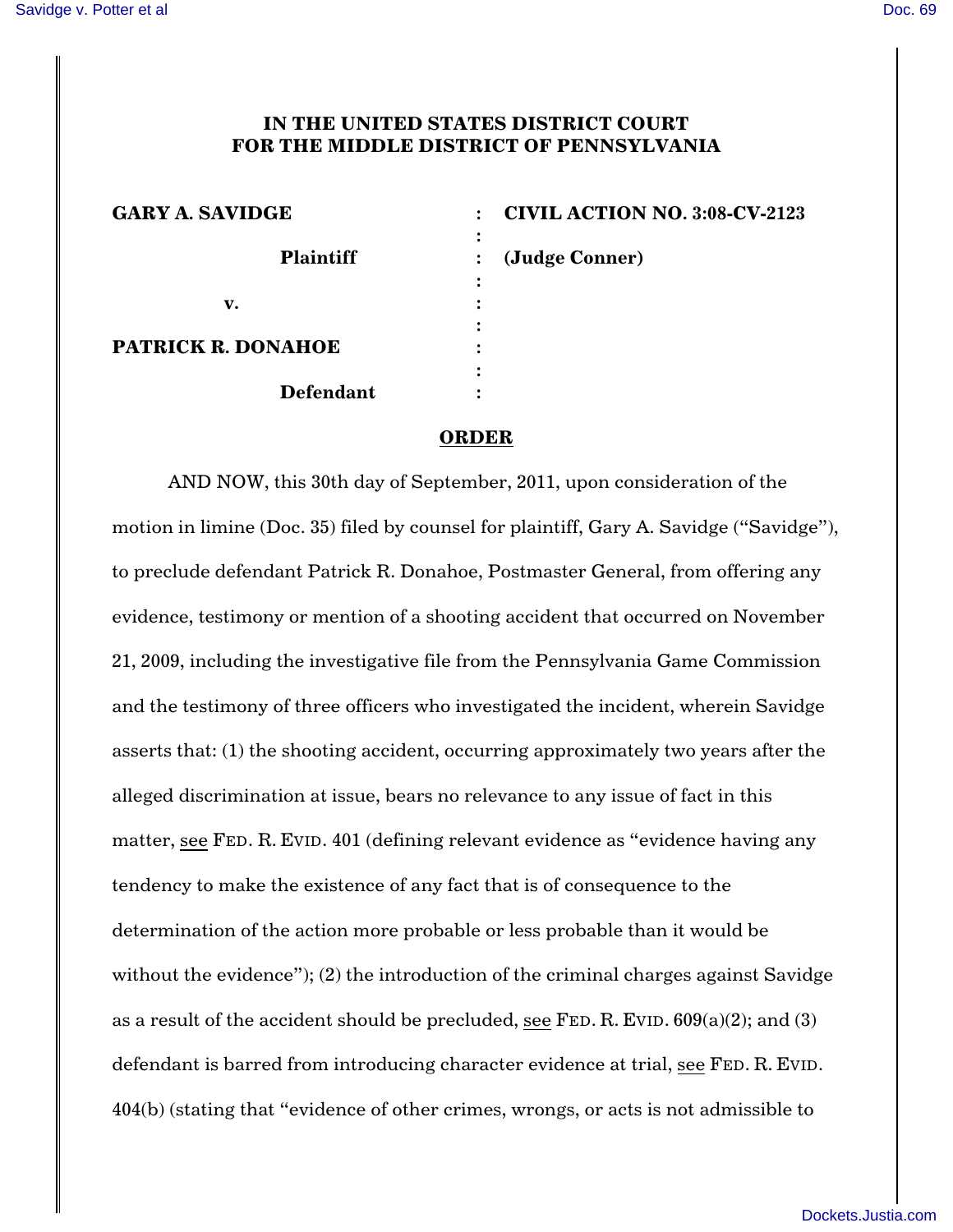prove the character of a person in order to show action in conformity therewith"), and upon further consideration of defendant's response (Doc. 38), wherein defendant contends that such evidence is relevant to the extent that Savidge seeks emotional damages from defendant, that admissibility would ensure that Savidge does not seek emotional damages not attributable to defendant's conduct, $^{\rm 1}$  and that defendant will not introduce evidence of the shooting accident except as it relates to Savidge's claim for emotional damages, nor will defendant introduce any documentation from the Pennsylvania Game Commission file or call any of its investigative officers as witnesses, and the court concluding that, depending upon the context of the incident and its relationship to Savidge's claims of continuing emotional distress (which must be fully developed at trial before the court can determine its admissibility), the evidence is potentially relevant to Savidge's claim for emotional damages, see FED. R. EVID. 401, but is clearly not admissible as evidence of Savidge's character, it is hereby ORDERED that Savidge's motion in limine (Doc. 35) is GRANTED in part, and DENIED in part as follows:

1. To the extent that Savidge seeks to exclude the evidence as it relates to Savidge's claim for emotional damages, the motion is DENIED without prejudice to Savidge's right to object to evidence that Savidge believes is improperly offered at trial.

<sup>&</sup>lt;sup>1</sup> See, e.g., Piontek v. I.C. Sys., No. 1:08-1207, 2009 WL 1044596 (M.D. Pa., Apr. 17, 2009) (allowing introduction of evidence relevant to negate plaintiff's claim for emotional damages).